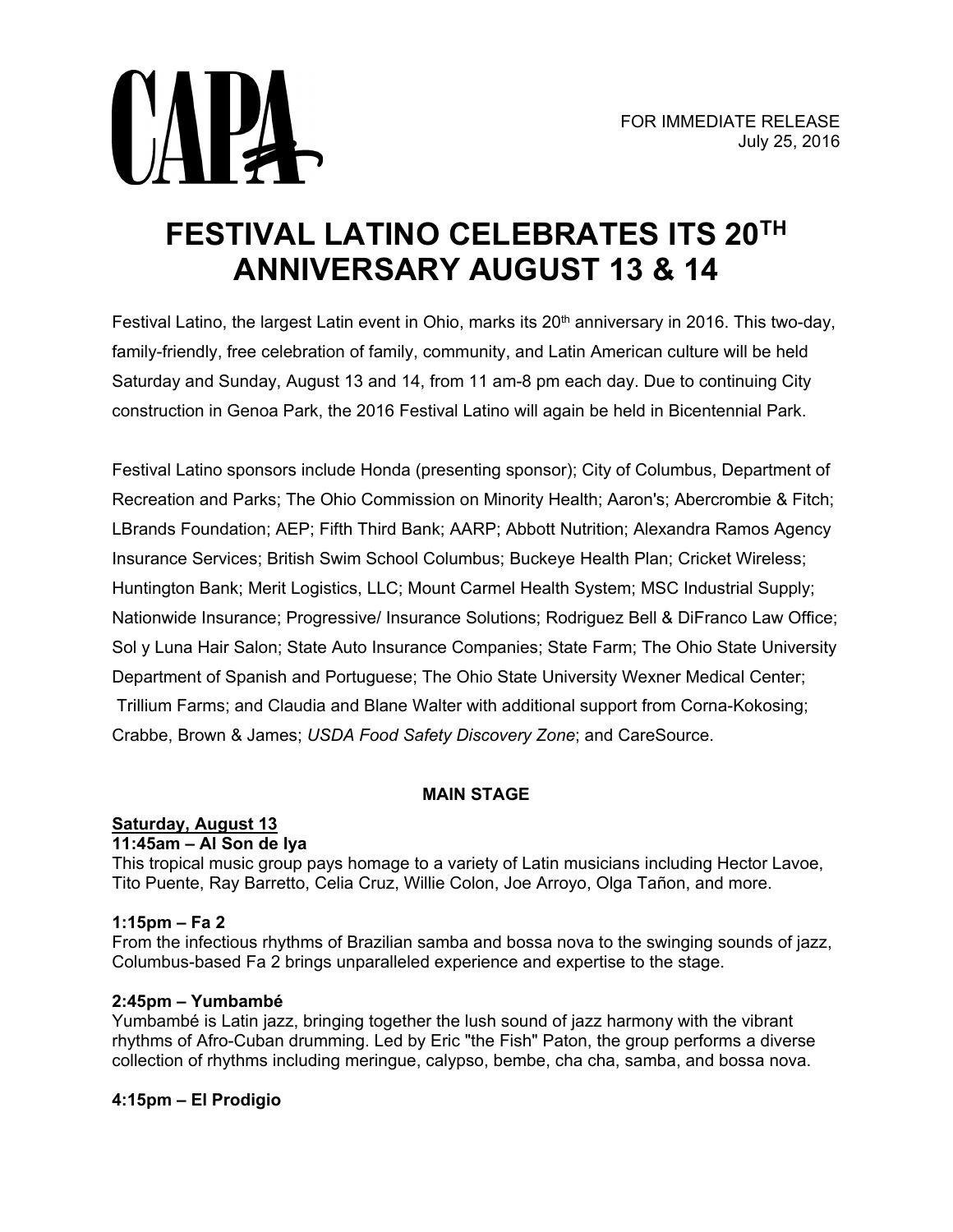#### Dominican – Típico

Krency Garcia (El Prodigio – The Prodigy) is a merengue típico accordionist known for rapid instrumental solos and the fusion of típico with other music genres such as jazz.

#### **6:15pm – Los Horóscopos de Durango**

#### Mexican – Banda

Pioneers of Durango and "the tamborazo" (combination of tuba, drums, and saxophone), Los Horóscopos de Durango, fronted by sisters Vicky and Marisol Terrazas, are the first duranguense group to be awarded a Latin Grammy Award (Best Banda Album 2007).

# **Sunday, August 14**

#### **1:00 pm – The Ark Band**

Columbus-based The Ark Band has toured across the US, Canada, and Jamaica sharing its roots reggae, calypso, and soca music.

#### **2:15 pm – Latin Fashion Show**

Catch a showcase and celebration of modern Latino style as local adults and children model a progression of fashion from traditional Latin clothing through the modern designs of today.

#### **3:00 pm – Déjà Vu Latin Fusion Rhythms Band with Enrique Infante**

Singer, songwriter, and musician Enrique Infante will perform with his band, Déjà Vu Latin Fusion Rhythms. Recipient of a 2010 "Premio Orgullo Peruano" (Peruvian Pride Award), Enrique's song "Colors of Columbus" was selected as one of the winners for the "200Columbus in Song Contest." At this year's Festival, he will perform songs from his soon-to-be-released third album.

# **4:30 pm – Sergio Vargas**

#### Dominican – Merengue

Merengue singer Sergio Vargas has also earned acclaim for his ability to sing other forms of Tropical music including ballads. Once a member of the bands La Banda Brava and Los Hijos del Rey, Vargas became a major star throughout Latin America, and remains one of the Dominican Republic's top artists today.

#### **6:15 pm – Grupo Niche**

#### Colombian – Salsa

Known for vigorous, uptempo dance music as well as slower-paced romantic numbers, salsa orchestra Grupo Niche is recognized as Latin America's most successful salsa group and is now celebrating their 35<sup>th</sup> anniversary!

Additional main stage attractions include:

#### **Special Festival Host – B. A-Star**

Richard Bastar Jr., known as B. A-Star, is a former member of the group Tercera Generation (or 3G) with his brothers, boasting the fact that they are the third generation of Bastar in the music industry. Now pursuing a solo project, B. A-Star has created a new urban dance sound, releasing more than ten singles since 2011.

# **DJ Cale**

DJ Cale caters to Caribbean and Latin American tastes, spinning salsa, merengue, bachata, reggaeton, Latin pop, Latin dance, house, and a touch of American Top 40 music. He will be providing music from the main stage throughout the Festival.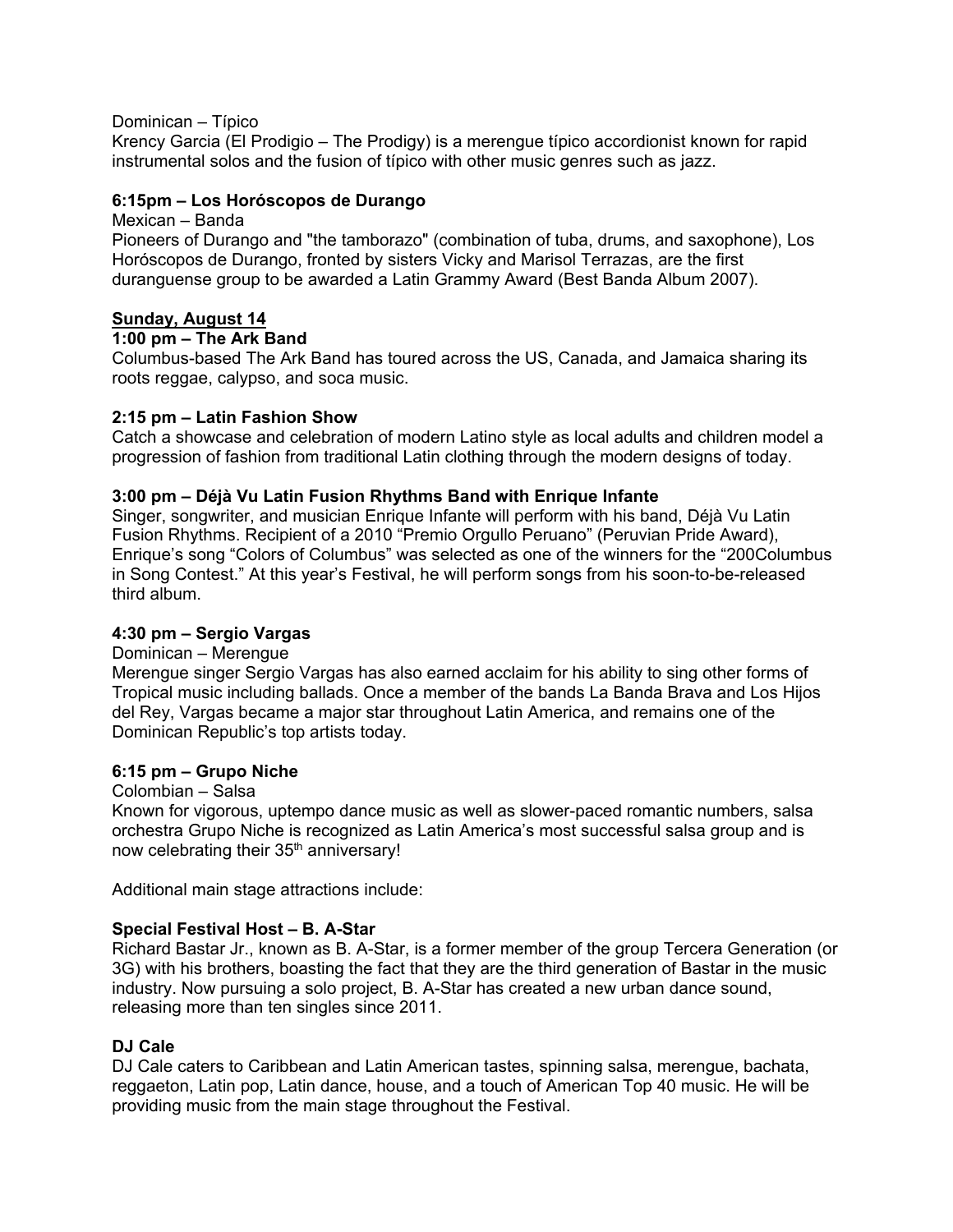#### **AMERICAN FAMILY INSURANCE CHILDREN'S AREA**

12 pm – 6 pm daily, no charge for activities

Children's area activities will include:

**Balloon Twisters** – Balloon artists from Creative Distinctions will create fun balloon designs for children from 2-4pm daily.

**Columbus Metro Parks** – Children can see and learn about a local animal and get their hand stamped with animal tracks.

**COSI's Science Spot** – This traveling exhibition gives families the opportunity to play, explore, and learn about science together with hands-on kiosks featuring activities to help children learn about basic science concepts, including force and motion, structures, magnetism, gadgets, and more.

**Mexican Flowers** – Big, beautiful flowers are used in Mexico to decorate on days of celebration. Join the members of Organización de Damas Latinas as they help children construct these colorful creations.

**Scioto Mile Fountain** – The spectacular 15,000 square-foot fountain has more than 1,000 jets of water and interactive features for children of all ages.

Other children's activities include:

**Creation Station** – The Creation Station is designed to engage the entire family with hands-on activities to encourage families, friends, teams, troops, and the like to work together creatively to rediscover fun without the use of modern day technology. State Auto Insurance Companies and Abbott Nutrition are partnering with Big Brothers Big Sisters, Girl Scouts, and the Columbus Museum of Art to introduce attendees to multi-generational arts-and-crafts projects limited only by your imagination.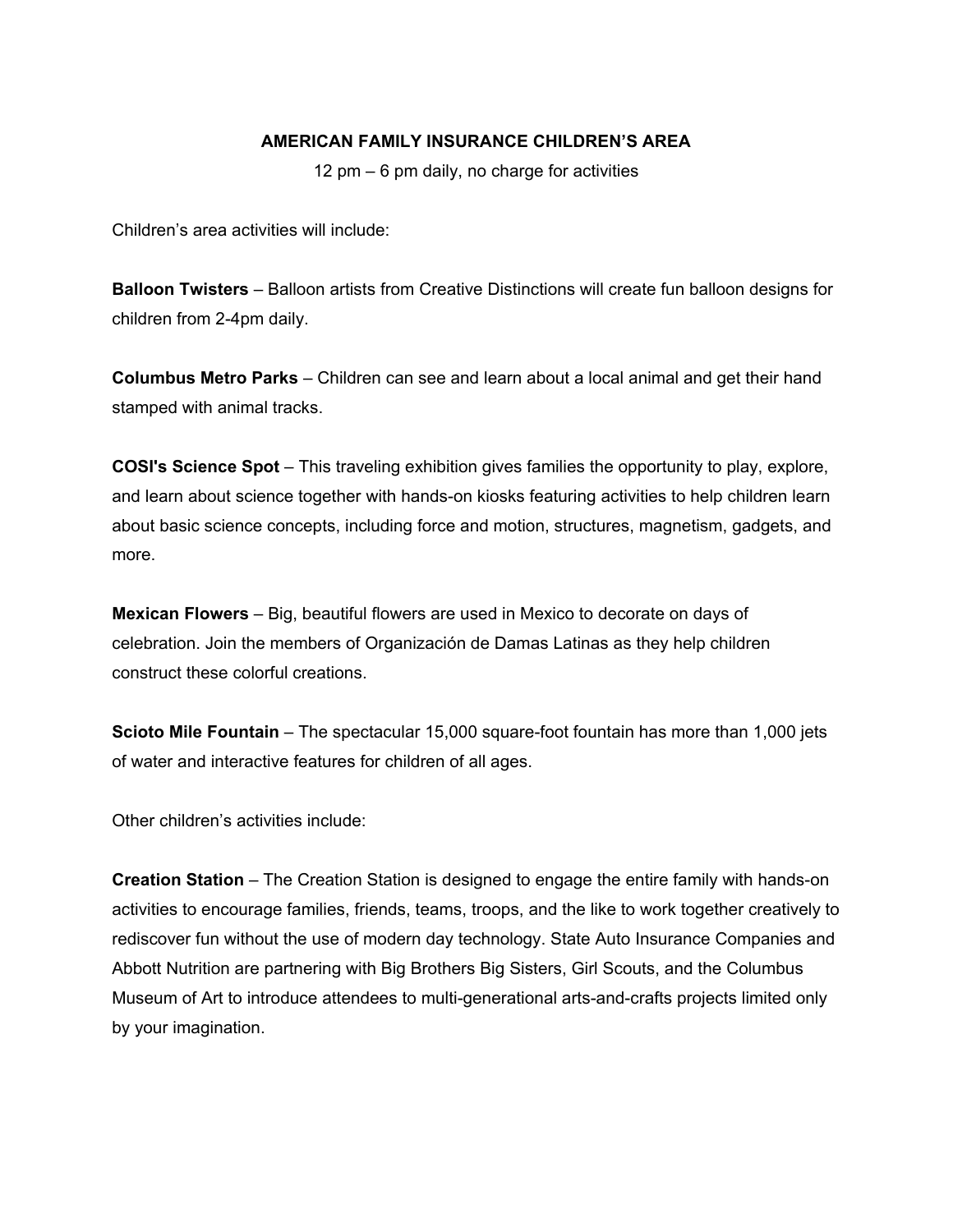**Mascots** – Costumed mascots from a variety of Columbus sports teams and companies will make appearances throughout the two-day event.

# **DANCE PLAZA**

**Grupo Caribe** – Dayton-area dance company Grupo Caribe will hold a demonstration of the dances of Puerto Rico.

**El Corazon de Mexico Ballet Folklorico** – Toledo-based dance company El Corazon de Mexico Ballet Folklorico will demonstrate the beauty and charm of traditional Mexican dances.

**Salsamante Dance Crew** – Learn salsa from Columbus' first and only salsa dance studio, the Salsamante Dance Academy.

#### **ARTISTS' SHOWCASE**

Through the generous support of Alexandra Ramos Agency Insurance Services and Sol y Luna Hair Salon, Ohio-based Latin artists will display and sell their visual artwork in the Artists' Showcase area. Featured artists in 2016 will include:

**Abraham Cordova** – Winner of the 2002 Scholastic Art and Writing American Visions Award and a 2006 graduate of the Columbus College of Art and Design, Cordova specializes in portraits done with watercolors, charcoal, and colored pencils. He is a self-employed tattoo artist, and a full-time fine artist.

**Diana Maria Fusco** – Colombian designer Diana Maria Fusco creates a variety of women's accessories and home décor, drawing from more than 15 years of training and guidance in her native country and then expanding into different cultures. There is very little duplication of her pieces, and she enjoys designing with a variety of natural materials and recyclables.

**Natalia Sanchez** – Born in Puerto Rico, painter Natalia Sanchez has earned a BFA from the Columbus College of Art and Design, and has exhibited at Shadowbox's RawArtist, Haiku Poetic Food and Art, and Burnt Oak Gallery (Oakland).

Additional visual artists will be announced on the Festival's web site.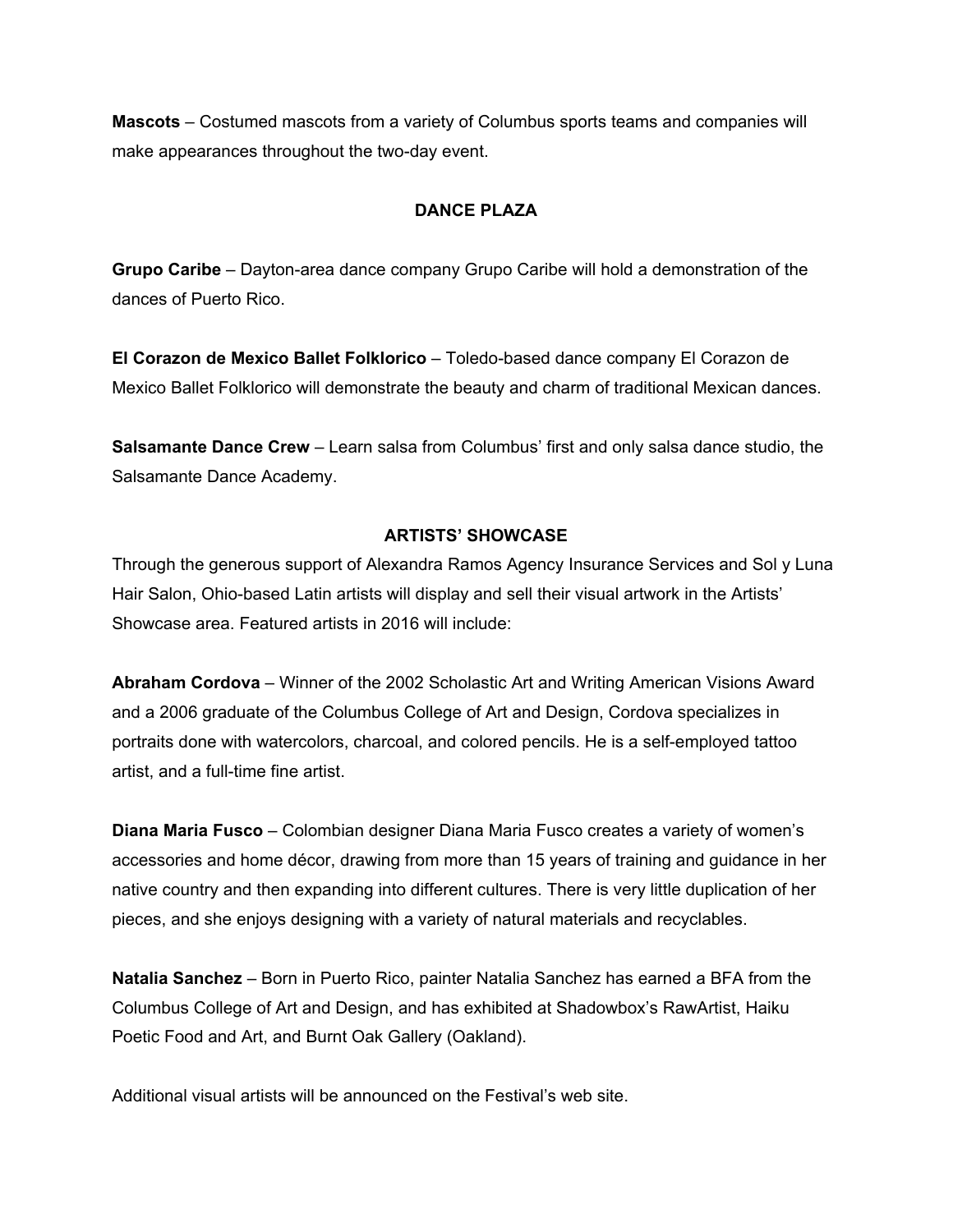#### **AUTHORS' SHOWCASE**

Latin writers will display and sell their work in the Authors' Showcase area. Featured authors in 2016 will include:

**Alfredo del Arroyo** – Journalist, writer, and screenwriter Alfredo del Arroyo has served as an announcer for the DC-area TV show "Buenas Noches Peru," written for *Peru Today Miami*, and been published on Losmejorescuentos.com, in fantasy literature magazine *Threshold Poets*, and in the Peruvian Cultural Institute Miami book *Poets and Storytellers 2014*. In 2013, he published the book the *Pacific to the Atlantic, Tales from the Other Side*.

**Rosa Maria Artero-Martin** – Rosa is a retired physician that lives in Florida. In 2015, she published her first novel, *Pedro Artero Amil: Two Continents, Two Cultures, One Man*.

**Ani Palacios** – Editor-in-chief of *Contacto Latino* and *Pukiyari Editores*, Palacios has won several International Latino Book Awards for best novel, including 2010 with *Nos vemos en Purgatorio*, 2011 with *Plumbago Torres y el sueño americano*, and 2014 with the inspirational novel, *99 Amaneceres*. Her latest books are the novel *Noche de Penas* (2014), the self-help book *No Strings Attached: Your Journey to Unconditional Loving* (2015), and the thriller *El último clóset* (2016).

**Silvia Carrillo Rodríguez** – Born in Mexico, Rodríguez moved to the US with her husband in 1998, and now resides in Columbus. She is author of *Un Cubano Más*, a fictional account of a young Cuban boy forced to leave behind a life he loves to escape the tyranny of the Cuban government.

**Willema Wong** – Willema has a degree in art history from the University of Havana, and worked for 10 years in the animation studios of the Cuban Institute of Cinematographic Art and Industry. Her first novel, *Havana on My Balcony*, won the IV International Competition Novela Contacto Latino. She is the first woman, Cuban, and US resident to receive this award.

# **HEALTH & WELLNESS AREA**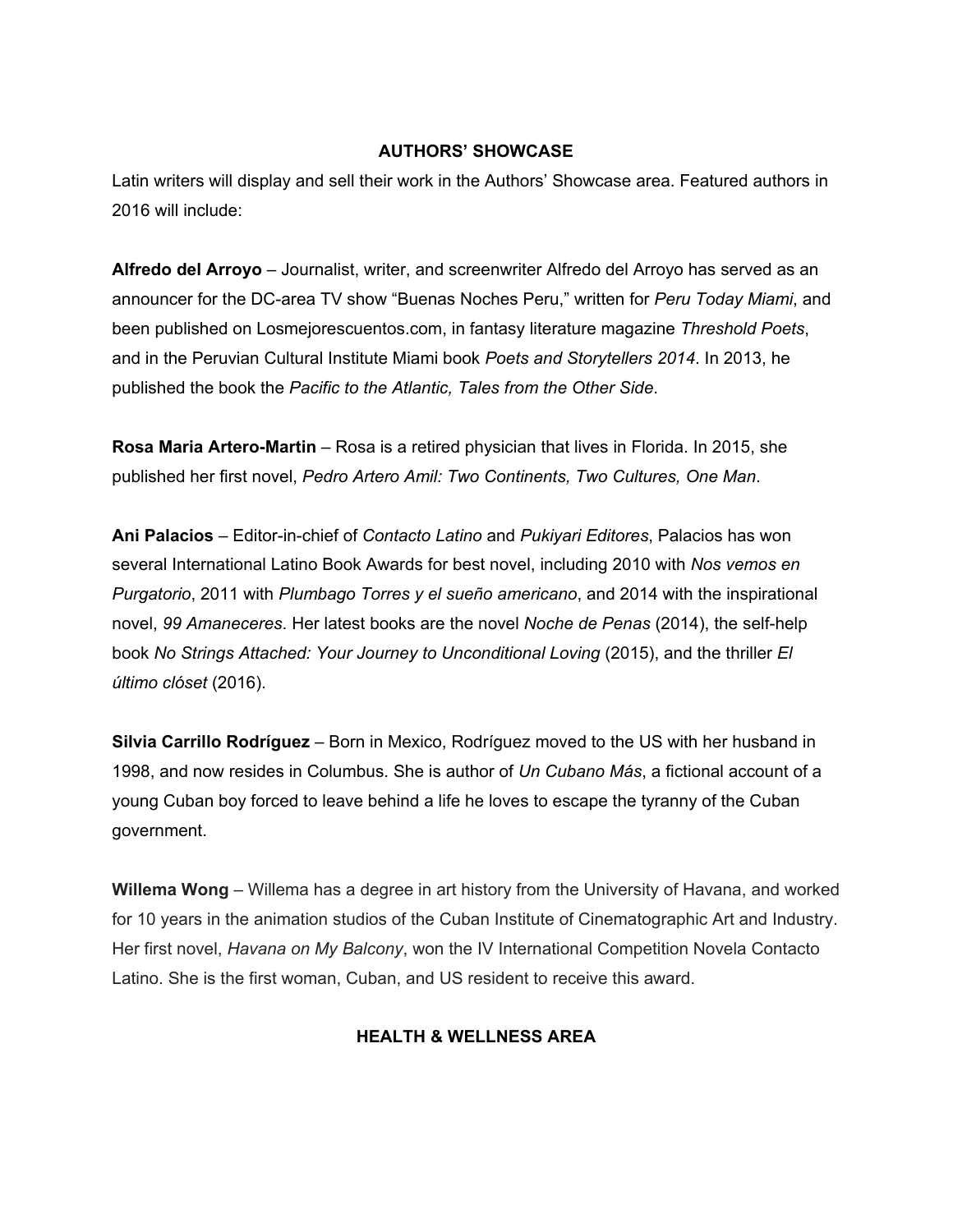Presented by The Ohio Commission on Minority Health, the Health & Wellness Area will host a variety of local health and social service organizations offering bilingual information on the services they offer. Participating organizations include:

- Amanecer
- Buckeye Health Plan
- Catholic Social Services Our Lady of Guadalupe
- Central Ohio Diabetes Association
- Clinica Latina
- Columbus Public Health
- El Centro de Servicios Sociales, Inc.
- Equitas Health
- Franklin County Office on Aging
- Maryhaven
- Mount Carmel Health System
- Ohio Commission on Minority Health
- Latina Breast Cancer Project
- Ohio State University Wexner Medical Center
- St. Vincent Family Center
- U.S. Department of Labor--OSHA (Occupational Safety and Health Administration)
- OSU CCC James Center for Cancer Health Equity
- Clinica Latina

# **COMMUNITY RESOURCES AREA**

The Community Resources area will offer information about local education and community

programs. Participating organizations include:

- Attorney General
- Big Brothers Big Sisters of Central Ohio
- Boy Scouts of America
- Dominican Sisters of Peace
- Franklin County Sheriff's Office
- Girl Scouts of Ohio's Heartland Council, Inc.
- Homes On The Hill CDC (Community Development Corporation)
- Miss Ohio Latina
- National Youth Advocate Program
- OCHLA (Ohio Commission on Hispanic/Latino Affairs
- Ohio Hispanic Coalition
- Organizacion Damas Latinas y Amigos/Latin Ladies & Friends Organization
- The Salvation Army

# **FOOD VENDORS**

Festival Latino will offer a wide variety of cuisine from Latin America and beyond.

# **MARKETPLACE**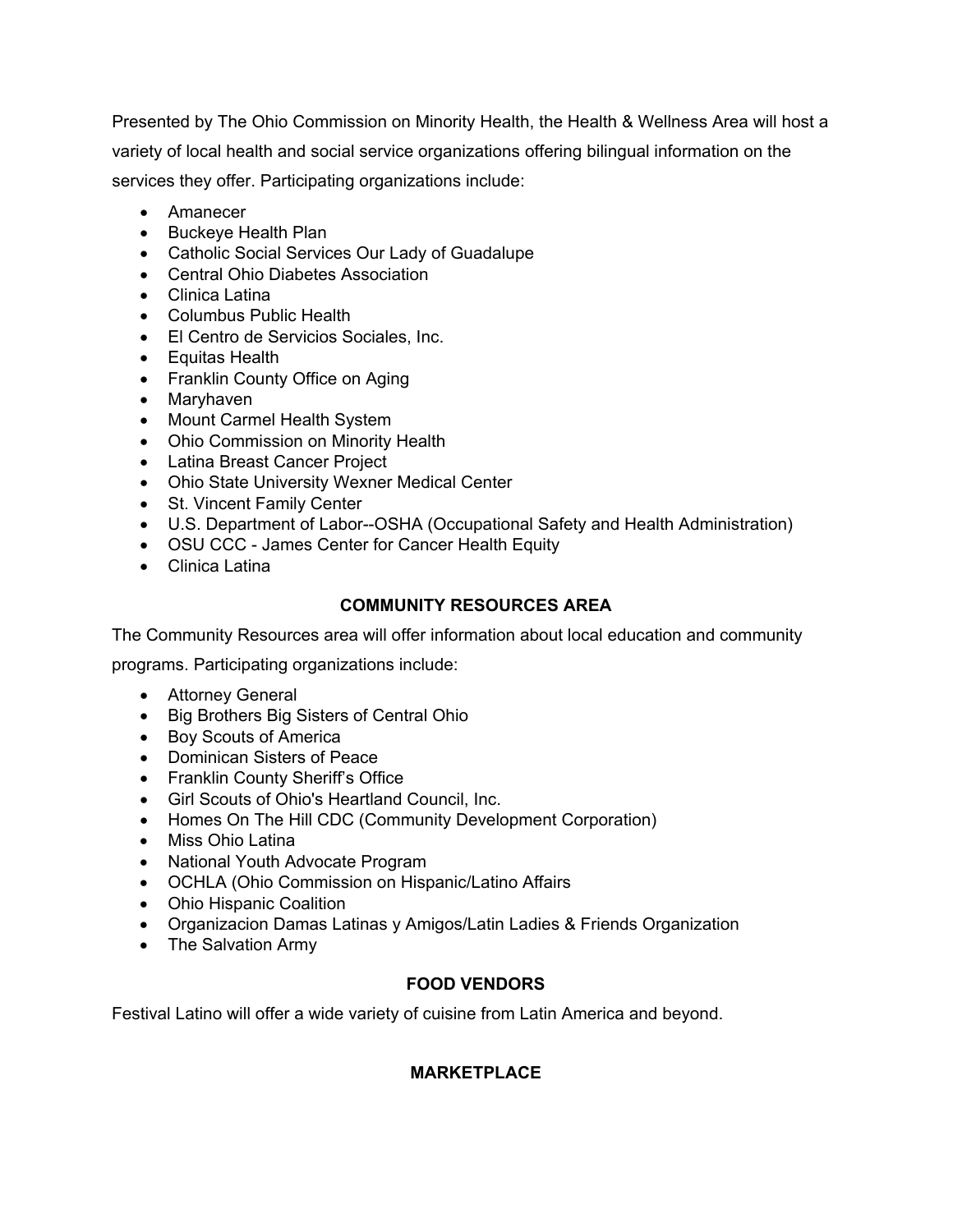The Festival Latino marketplace will include jewelry, arts, crafts, and a variety of other traditional items from Latin America.

# **Festival Policy**

Guests are encouraged to bring blankets and chairs for lawn seating. Not permitted in

Bicentennial Park:

- Unauthorized vehicles on sidewalks or in the parks
- Commercial activities, including soliciting and/or vending without permission from CAPA
- Panhandling
- Camping
- Cooking grills or open fires
- Feeding the geese or other wildlife
- Drones
- Illegal drug use
- Illegal weapons
- Alcohol (except that purchased on site at the event)
- Glass containers
- Unleashed pets/animals or pets/animals in the fountains
- Skateboards
- Large shade structures including tents and umbrellas (both for patio and chair)
- Staking of any type
- Coolers
- Bicycles (to be parked in designated areas)

# **Rain Policy**

Festival Latino is a rain or shine event. There is no rain location.

# **Parking**

Paid parking for the public and handicapped is available at COSI (333 W. Broad St.), the Columbus Commons garage (55 E. Rich St.), and nearby surface lots.

# **Bicycle Parking**

Bicycle racks will be located at various locations throughout the Festival.

All acts and scheduled performance times are subject to change without notice.

[www.FestivalLatino.net](http://www.festivallatino.net/) 

# **CALENDAR LISTING**